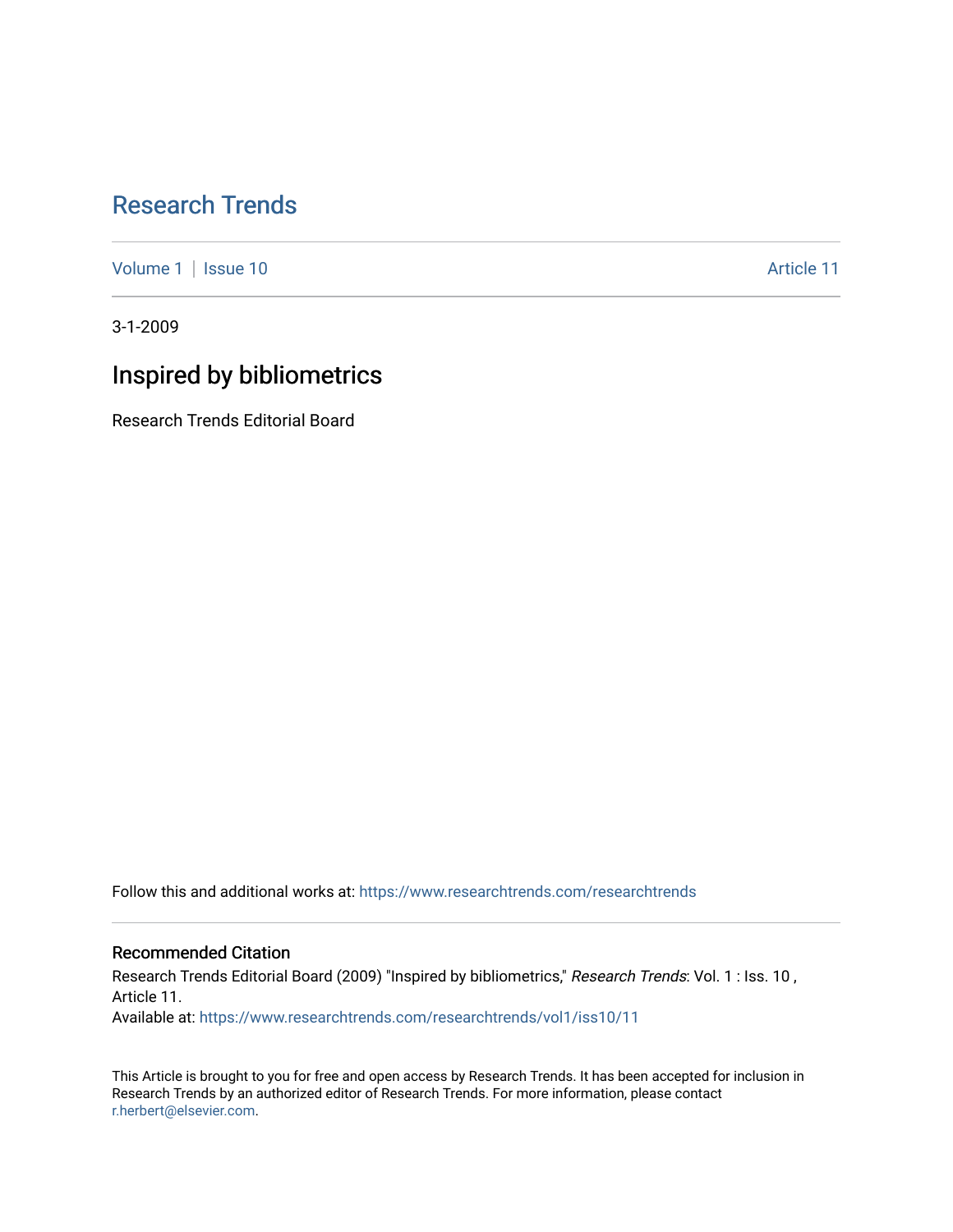#### Continued from page 5

Rounding out President Obama's "Dream Team" are two biologists, Eric Lander and Harold Varmus, co-chairs of the President's Council of Advisers on Science and Technology (PCAST) with Holdren. PCAST is a panel of private sector and academic representatives established in 2001 to advise on issues related to technology, research priorities and science education.

Lander, founding Director of the Broad Institute of Massachusetts Institute of Technology and Harvard, was instrumental in the Human Genome Project; his more than 350 journal publications have collectively been cited more than 75,000 times since 1996.

Varmus, former director of the National Institutes of Health and President and CEO of Memorial Sloan-Kettering Cancer Center since 2000, is the second Nobel Prize winner (Physiology or Medicine, 1989) appointed to Obama's team. His prize-winning research on the cellular origin of retroviral oncogenes published in Nature in 1976 (3) continues to be cited (21 times in 2007).

#### Towards a well-informed future

President Obama has collected some of the finest scientific talent in the US to advise him, with a particular focus on environmental issues. In fact, the team has also been dubbed the "Green Team". These five individuals were together cited more than 12,000 times in 2007 and their experience spans the breadth of the physical sciences.

Incidentally, Obama himself is a published author, with a dozen journal publications: his 2006 article (4) with erstwhile presidential rival and now Secretary of State Hillary Clinton on healthcare reform has been cited 28 times to date.

President Obama outlined the key role that science policy will play in the US's economic recovery in his inauguration speech in January: "The state of the economy calls for action, bold and swift, and we will act […] We will restore science to its rightful place".

#### References

- (1) Ehrlich P.R. and Holdren J.P. (1971) "Impact of population growth", Science, Vol. 171, pp. 1212–17.
- (2) Vitousek P.M., Mooney H.A., Lubchenco J. and Melillo J.M. (1997) "Human domination of Earth's ecosystems", Science, Vol. 277, pp. 494–99.
- (3) Stehelin D., Varmus H.E., Bishop J.M. and Vogt P.K. (1976) "DNA related to the transforming gene(s) of avian sarcoma viruses is present in normal avian DNA", Nature, Vol. 260, pp. 170–73.
- (4) Clinton H.R. and Obama B. (2006) "Making patient safety the centerpiece of medical liability reform", New England Journal of Medicine, Vol. 354, pp. 2205–08.

# Expert opinion



# Inspired by bibliometrics Brian Fath



Brian Fath is an Associate Professor in the Department of Biological Sciences at Towson University, USA, and Editor-in-Chief for the journal, Ecological Modelling. Like all journal editors, he wants his journal to continue improving. However, unlike many editors, he has a passion for network analysis, giving him a unique insight into the way ranking metrics are calculated and an enhanced understanding of how scholarly literature is cited within communities.

Fath uses ecological network analysis to identify

relationships between non-connected elements in food webs. He says: "Network analysis is a very powerful tool to identify hidden relationships. We can now integrate the networks of different systems and identify indirect pathways, making it possible for us to see the unexpected consequences of our actions. For example, CFCs looked good in the lab, but it took 40 years to understand their effect on the planet. Through

network analysis, we can potentially gauge those effects before we cause them."

In October 2007, he was invited to give a presentation on "Assessing Journal Quality Using Bibliometrics" at the Elsevier Editors' Conference in Miami. While carrying out background research, he came across [Derek de Solla Price.](http://www.info.scopus.com/researchtrends/archive/RT7/INDEX.html) "His 1965 paper (1) was a revelation, and I literally just stumbled upon it," he recalls.

#### Eye opener

"I thought this paper was fascinating. For instance, de Solla Price identifies research fronts, marked by review papers. This is important, because he also shows that the frequency of review papers is not linked to time, but to the number of papers published in the field. Hot topics, where a lot of papers are published, prompt review papers more frequently than slower-paced areas. This changed my mind on the